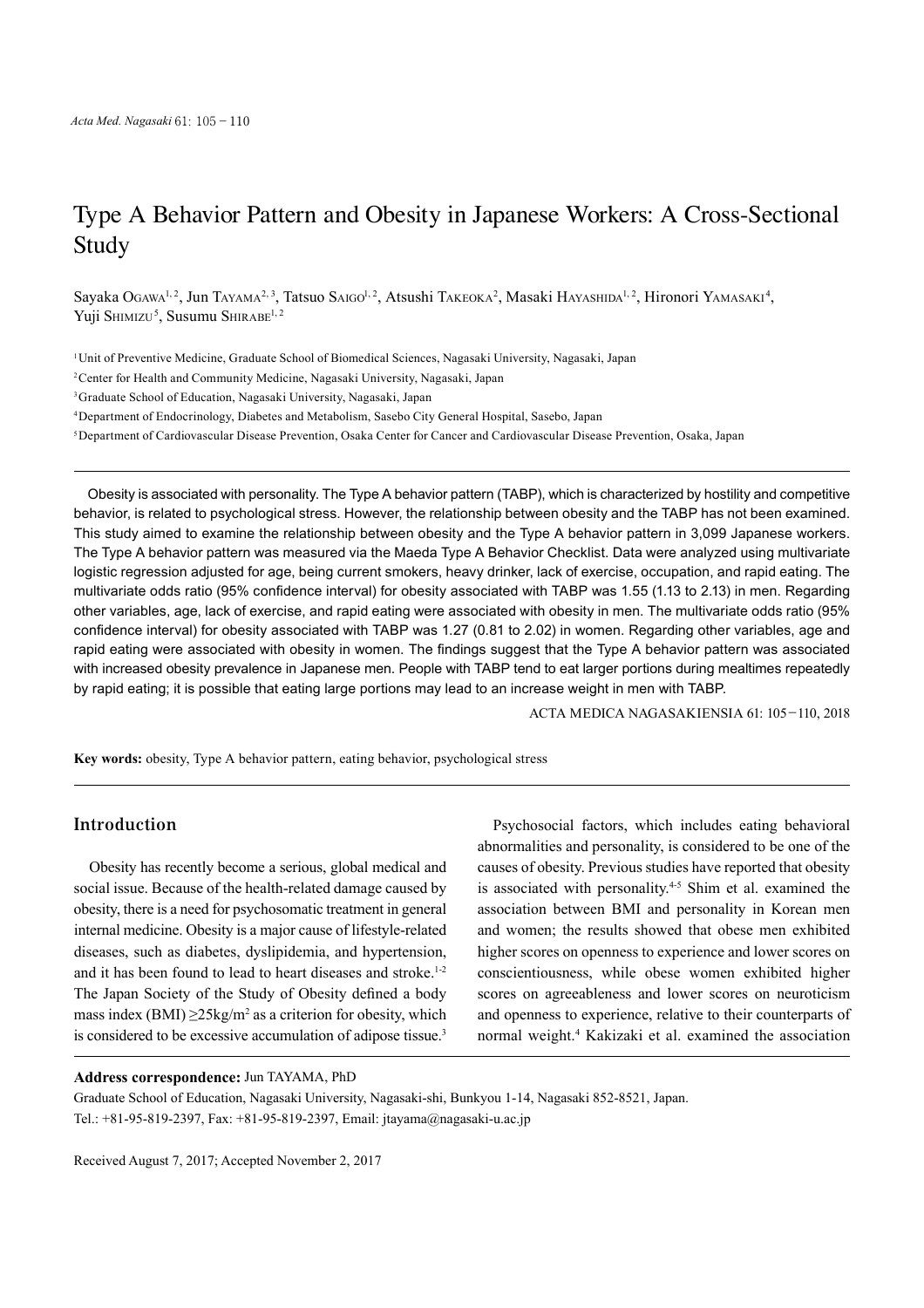between obesity and personality in Japanese people aged 40–60 years. <sup>5</sup> The results that showed extraversion and psychoticism were significantly and positively associated with being overweight in both men and women.<sup>5</sup>

A previous study reported that people with the Type A behavior pattern (TABP) have high stress. <sup>6</sup> The TABP has been associated with drive, competitive behavior, hostility, time urgency, self-confidence, nervousness, scrupulosity, and aggression. <sup>7</sup> According to a meta-analysis, the relationships between TABP characteristics including hostility as a personality trait promoted metabolic syndrome; <sup>8</sup> therefore, the hostility component of the TABP is related to metabolic syndrome. Furthermore, hostility is associated with lifestyle traits such as sedentary behavior, smoking, and drinking.<sup>9</sup> These behaviors increase the risk for the metabolic syndrome.<sup>10</sup> In a survey of Japanese people living in Hawaii, the TABP was associated with BMI in men. <sup>11</sup> However, no studies have examined the association between the TABP and obesity in Japanese workers.

We conducted a cross-sectional study that aimed to examine the relationship between obesity and the TABP in Japanese workers. We hypothesized that the TABP would be associated with increased obesity prevalence among Japanese workers.

### **Materials and methods**

#### **Participants and procedure**

This cross-sectional study was conducted between August and September 2009. Employees of Nagasaki university who underwent a comprehensive health check-up were enrolled. In total, 3,099 potential participants were assessed for eligibility during periodical health examinations. Of these, 140 individuals with missing data were excluded. We therefore analyzed data from 2,959 participants (1,437 men, 1,522 women). The study was approved by the ethics committee of Nagasaki University (No. 12053007). All participants provided written informed consent to participate in the study. The dataset was anonymized appropriately prior to the initiation of the statistical analysis.

#### **Measurements**

Height and weight were measured by a nurse at a health checkup venue using height and weight measurement scales. Obesity was defined according to the definition provided by The Japan Society of the Study of Obesity, wherein individuals with a BMI  $\geq$ 25 kg/m<sup>2</sup> are considered obese.<sup>3</sup>

#### **Questionnaires**

**Demographic variables.** The questionnaire cover sheet contained items pertaining to participants' demographic characteristics (i.e., age, sex, and occupation). Occupation was classified into three categories: (a) engineer, researcher, or teacher; (b) clerical staff; and (c) other. Those whose occupation was experimental assistant staff, clerical assistant staff, or service industry staff selected (c) "other".

**The TABP.** The TABP was measured using the Maeda Type A Behavior Checklist, <sup>12</sup> which comprises 12 items (Table 1). The total score on this measurement tool was positively correlated with the Type A scale score on the Jenkins Activity Survey (*r* = 0.72). <sup>12</sup> Furthermore, Kojima et al. reported the scale's Cronbach's  $\alpha$  to be 0.80, demonstrating good internal consistency. <sup>13</sup> For items 5, 6, and 9, responses of "always," "often," and "never" were given four, two, and zero points, respectively. For the remaining items, responses of "always," "often," and "never" were given two, one, and zero points, respectively. The cutoff point was 17.

**Lifestyle habits (drinking, smoking, and exercise habits).** Participants were asked if they consume alcohol (every day, sometimes, hardly, or never). Further, the frequency of alcohol consumption (less than 20 g/day, 20-40 g/day, 40-60 g/day and more than 60 g/day). <sup>14</sup> Heavy drinker was defined as ethanol intake of at least 40 g/day in men and 20 g/day in women. 15-17 Participants were also asked if they smoke (habitually smoking/never) and if they exercise at least 30 minutes no more than twice per week (yes/no).<sup>14</sup>

**Rapid eating.** Participants were asked about their eating speed (slow, normal, or fast). Those who answered "fast" were considered to eat rapidly.<sup>14</sup>

#### **Data Analysis**

We used  $\chi^2$  and *t* tests to examine the differences between the obesity and non-obesity groups. The multivariate logistic regression was performed, with the presence or absence of obesity as the dependent variable and various psychological and behavioral variables as independent variables according to sex. In addition, we calculated the odds ratio (OR) and 95% confidence interval (Cl) for obesity. The analyses were performed to examine the following factors: age  $(\leq 29, 30$ – 39, 40–49, 50–59, and 60–69 years), being a current smoker (yes, no), heavy drinker (yes, no), lack of exercise (yes, no), occupation (engineer, researcher, or teacher; clerical staff; and other) and rapid eating (yes, no). Covariates included age, 18-19 smoking habits, 20-21 drinking habits, 22-23 exercise habits,  $2^{4-25}$  occupation,  $17, 26$  and rapid eating,  $27-28$  which were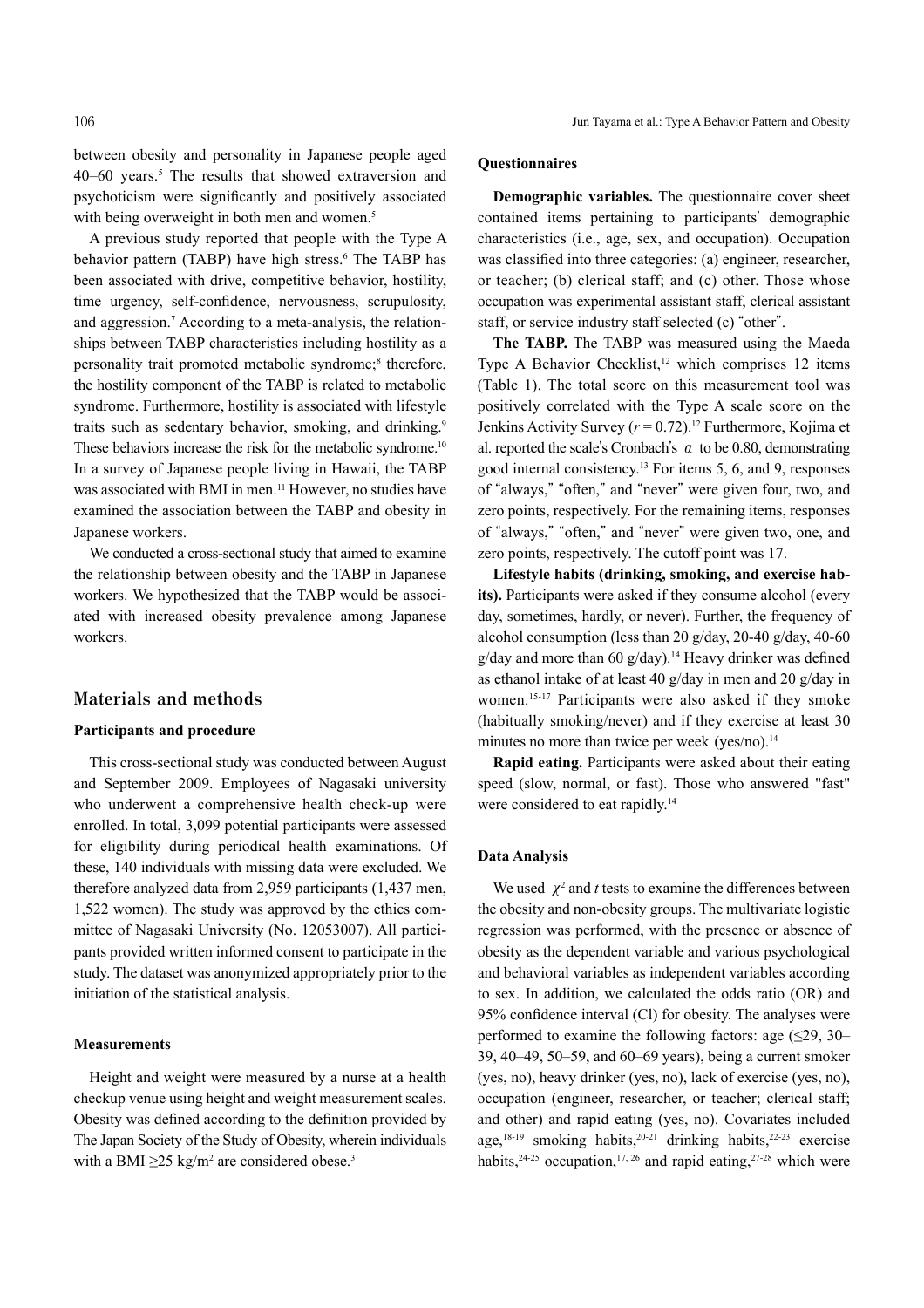**Table 1.** Items of Maeda Type A Behavior Checklist

| N <sub>0</sub> | Items                                                                            |
|----------------|----------------------------------------------------------------------------------|
| 1              | Do you have a busy daily life?                                                   |
| 2              | Do you feel being pressed for time in your daily life?                           |
| 3              | Do you easily become enthusiastic over your job or other things?                 |
| 4              | When you are absorbed in your job, do you find it difficult to change your mind? |
| 5              | Are you a perfectionist?                                                         |
| 6              | Do you have confidence in yourself?                                              |
| 7              | Do you easily feel tense?                                                        |
| 8              | Do you easily feel irritated or angry?                                           |
| 9              | Are you punctual with everything?                                                |
| 10             | Are you unyielding?                                                              |
| 11             | Do you have an intense temper?                                                   |
| 12             | Do you easily become competitive about job or other things?                      |
|                | $Note For time 5, 6, and 0, for temperature ^{"}$                                |

*Note*. For items 5, 6, and 9, responses of "always," "often," and "never" were given four, two, and zero points, respectively. For the remaining items, responses of "always," "often," and "never" were given two, one, and zero points, respectively.

| Variable                                   | All<br>$(n = 2959)$ | Non-Obesity group<br>$(n = 2408)$ | Obesity group<br>$(n = 551)$ | $p$ value |
|--------------------------------------------|---------------------|-----------------------------------|------------------------------|-----------|
| BMI <sup>a</sup>                           | $22.09 \pm 3.48$    | $20.83 \pm 2.16$                  | $27.62 \pm 2.68$             | < 0.001   |
| TABP <sup>b</sup> score                    | $11.79 \pm 5.76$    | $11.58 \pm 5.62$                  | $12.72 \pm 6.23$             | < 0.001   |
| Age ( <i>Mean</i> $\pm$ <i>SD</i> )        | $39.11 \pm 11.20$   | $38.23 \pm 11.10$                 | $42.88 \pm 10.84$            | < 0.001   |
| Men/Women                                  | 1437/1522           | 1028/1380                         | 409/142                      | < 0.001   |
| Current smoker $(\% )$                     | 14.80               | 13.33                             | 21.23                        | < 0.001   |
| Heavy drinker $(\% )$ <sup>c</sup>         | 6.42                | 6.42                              | 6.80                         | 0.7777    |
| Lack of exercise $(\frac{6}{6})^d$         | 78.67               | 79.10                             | 76.77                        | 0.2316    |
| Occupation                                 |                     |                                   |                              |           |
| Engineer, researcher<br>or teacher $(\% )$ | 35.69               | 35.51                             | 36.48                        | 0.6677    |
| Clerical $(\% )$                           | 13.11               | 14.00                             | 9.26                         | < 0.001   |
| Other $(\% )$                              | 51.20               | 50.50                             | 54.26                        | 0.1103    |
| Rapid eating $(\% )$                       | 28.89               | 25.96                             | 41.74                        | < 0.001   |

**Table 2.** Demographic characteristics of the obesity and the non-obesity group

*Note*. <sup>a</sup> body mass index; <sup>b</sup> Type A behavior pattern; <sup>c</sup> heavy drinking was defined as ethanol intake of at least 40 g/day in men and 20 g/day in women;  $d$  exercise of at least 30 min no more than twice per week.

strongly related to obesity in the previous studies. In the univariate and multivariate logistic regression, we defined the group that answered "no" as a reference to the items of being a current smoker, heavy drinker, lack of exercise, and rapid eating. We set below the TABP cutoff score, under 29

years old, others in occupation as reference. All statistical analyses were performed using SPSS ver. 22.0 (IBM Institute Inc.), and  $p$  values of  $\leq 0.05$  were considered statistically significant.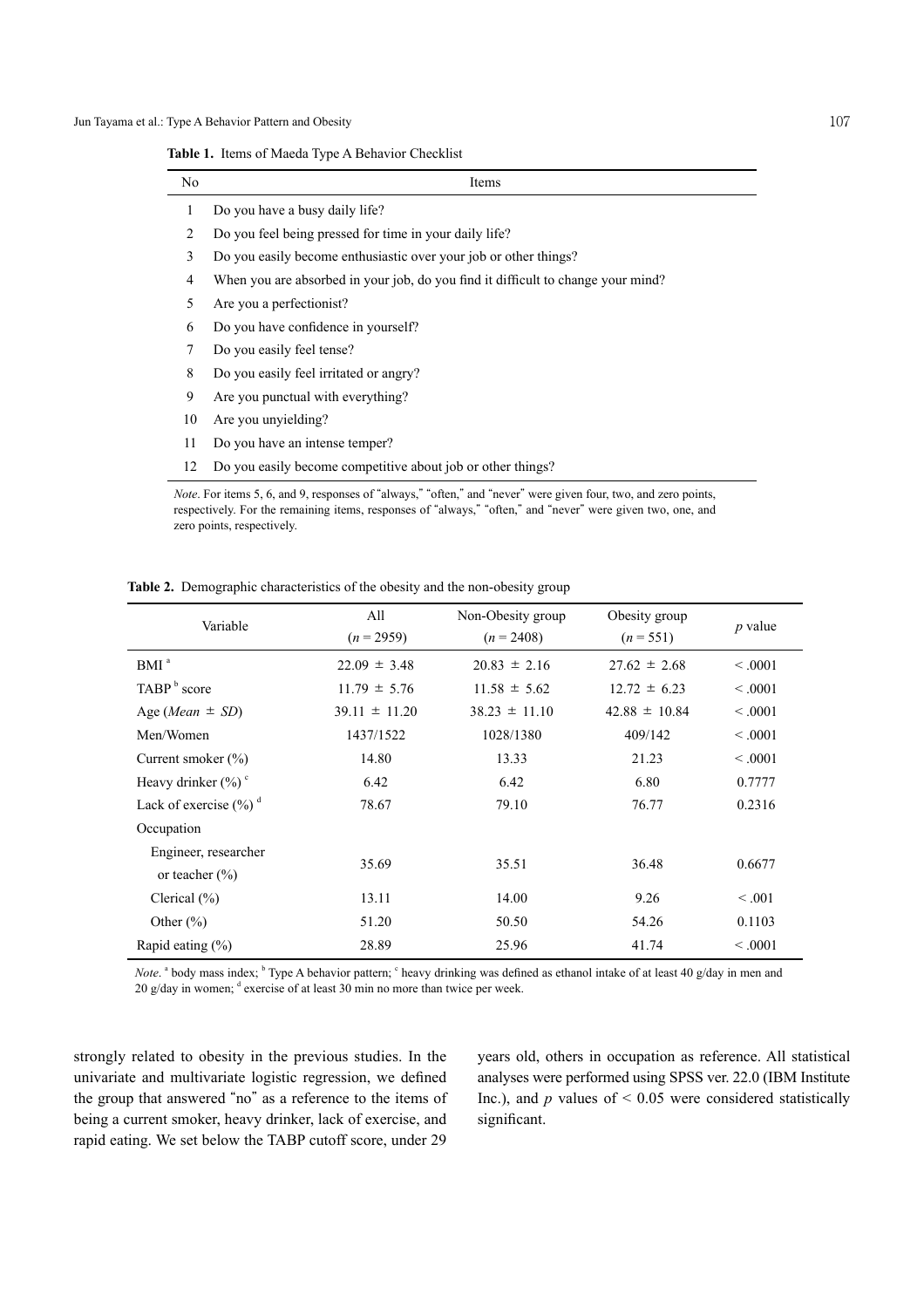1. Demographic characteristics of the obesity and the nonobesity group

Table 2 shows the demographic characteristics of the obesity and the non-obesity groups as well as the results of the  $\chi^2$  and *t* tests, indicating differences between the groups. The proportions of participants in the obesity group who reported BMI  $\geq 25\text{kg/m}^2$ , TABP score, age, being current smoker, and rapid eating were significantly higher compared to those observed in the non-obesity group ( $p \le 0.0001$ ). The number of participants in the obesity group who reported clerical staff as occupation was significantly lower compared to those observed in the non-obesity group ( $p \le 0.001$ ). The number of men was higher than women in the obesity group, while the number of men was lower than women in the nonobesity group ( $p < 0.001$ ).

# 2. Relationship between obesity and the TABP

We examined the relationship between obesity and the TABP by multivariate analysis adjusted for age, being a cur-

**Table 3.** Multivariate analysis of the associations between obesity (body mass index of  $\geq 25 \text{kg/m}^2$ ) and demographic characteristics, drinking and smoking habits, exercise habits, and rapid eating

|                                 | Men                                                       |                                                    | Women                                                     |                                                    |
|---------------------------------|-----------------------------------------------------------|----------------------------------------------------|-----------------------------------------------------------|----------------------------------------------------|
| Variables                       | No. of persons<br>with obesity/<br>No. of<br>participants | Multivariate OR <sup>d</sup><br>$(95\%CI^{\circ})$ | No. of persons<br>with obesity/<br>No. of<br>participants | Multivariate OR <sup>d</sup><br>$(95\%CI^{\circ})$ |
| TABP <sup>a</sup>               |                                                           |                                                    |                                                           |                                                    |
| Non-TABP                        | 281/805                                                   | $1.00$ (referent)                                  | 115/1178                                                  | $1.00$ (referent)                                  |
| <b>TABP</b>                     | 128/223                                                   | $1.55(1.13-2.13)$                                  | 27/202                                                    | $1.27(0.81 - 2.02)$                                |
| Age                             |                                                           |                                                    |                                                           |                                                    |
| $\leq$ 29                       | 38/173                                                    | $1.00$ (referent)                                  | 30/494                                                    | $1.00$ (referent)                                  |
| 30-39                           | 120/303                                                   | $1.54(0.90-2.64)$                                  | 43/460                                                    | $1.44(0.88-2.36)$                                  |
| 40-49                           | 125/265                                                   | $2.01(1.18-3.41)$                                  | 35/260                                                    | $1.98(1.17-3.36)$                                  |
| 50-59                           | 89/209                                                    | $2.26(1.31-3.91)$                                  | 32/145                                                    | $3.45(2.00-5.94)$                                  |
| 60-69                           | 37/78                                                     | $2.83(1.43 - 5.59)$                                | 2/21                                                      | $1.37(0.30-6.32)$                                  |
| Current smoker                  |                                                           |                                                    |                                                           |                                                    |
| No                              | 306/780                                                   | $1.00$ (referent)                                  | 128/1307                                                  | $1.00$ (referent)                                  |
| Yes                             | 103/248                                                   | $0.97(0.68-1.36)$                                  | 14/73                                                     | $1.70(0.91 - 3.17)$                                |
| Heavy drinker <sup>b</sup>      |                                                           |                                                    |                                                           |                                                    |
| N <sub>0</sub>                  | 396/983                                                   | $1.00$ (referent)                                  | 127/1292                                                  | $1.00$ (referent)                                  |
| Yes                             | 13/45                                                     | $0.66(0.34-1.28)$                                  | 15/88                                                     | $1.45(0.79-2.66)$                                  |
| Lack of exercise <sup>c</sup>   |                                                           |                                                    |                                                           |                                                    |
| No                              | 107/314                                                   | $1.00$ (referent)                                  | 21/190                                                    | $1.00$ (referent)                                  |
| Yes                             | 302/714                                                   | $1.59(1.15-2.21)$                                  | 121/1190                                                  | $1.09(0.66 - 1.80)$                                |
| Occupation                      |                                                           |                                                    |                                                           |                                                    |
| Engineer, researcher or teacher | 158/419                                                   | $1.03(0.76 - 1.40)$                                | 43/436                                                    | $0.87(0.59-1.30)$                                  |
| Clerical staff                  | 34/93                                                     | $1.03(0.60-1.77)$                                  | 17/244                                                    | $0.56(0.32-0.98)$                                  |
| Other                           | 217/516                                                   | $1.00$ (referent)                                  | 82/700                                                    | $1.00$ (referent)                                  |
| Rapid eating                    |                                                           |                                                    |                                                           |                                                    |
| No                              | 229/692                                                   | $1.00$ (referent)                                  | 92/1091                                                   | $1.00$ (referent)                                  |
| Yes                             | 180/336                                                   | $1.66(1.23-2.23)$                                  | 50/289                                                    | $1.92(1.32 - 2.80)$                                |

*Note*. <sup>a</sup> Type A behavior pattern; <sup>b</sup> heavy drinking was defined as ethanol intake of at least 40 g/day in men and 20 g/day in women; c exercise of at least 30 min no more than twice per week;  $\frac{d}{d}$  odds ratio;  $\frac{e}{d}$  confidence interval.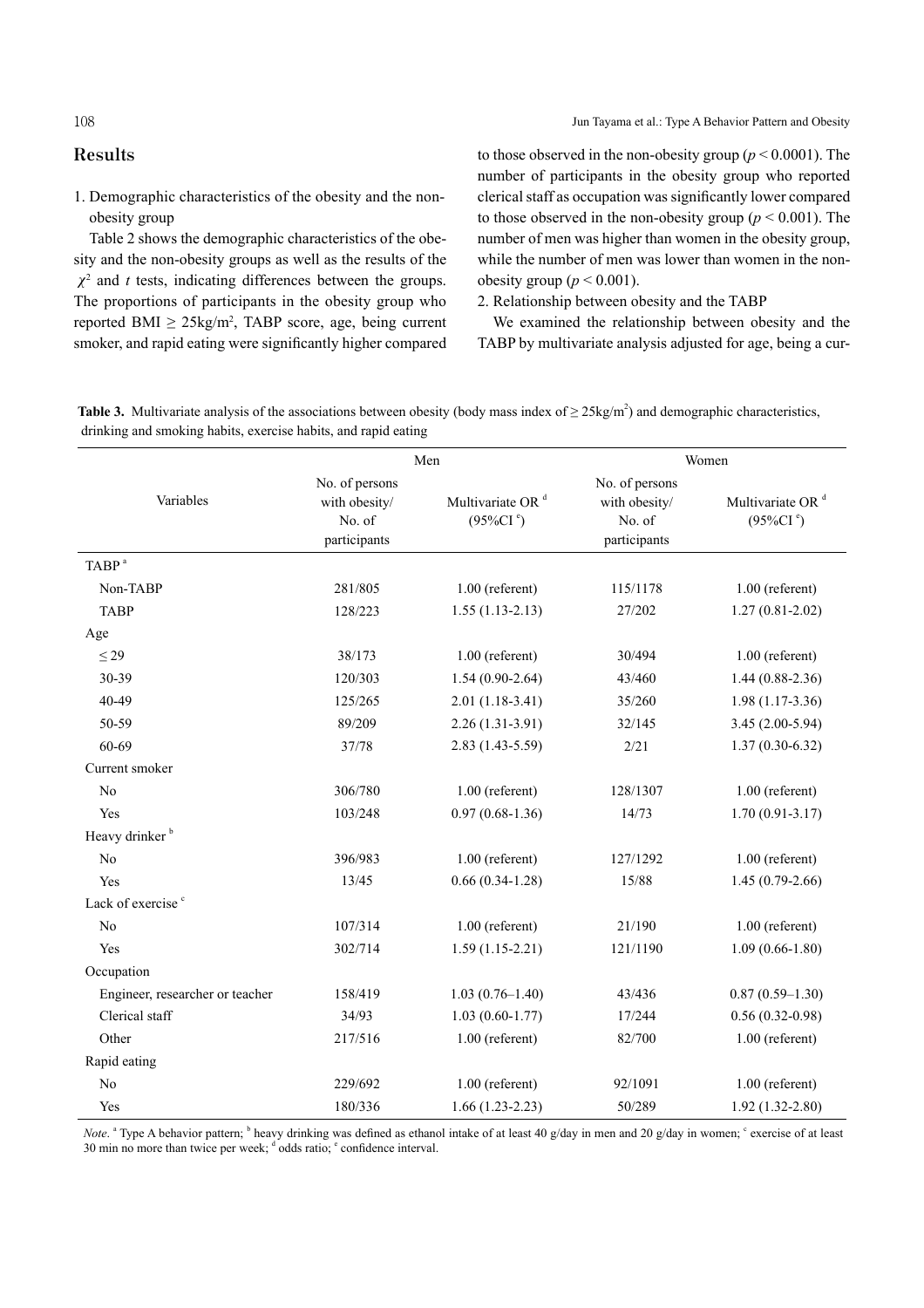Jun Tayama et al.: Type A Behavior Pattern and Obesity 109

rent smoker, heavy drinker, lack of exercise, occupation, and rapid eating. Tables 3 show the results of the multivariate analysis of the associations between obesity (BMI of  $\geq$  25kg/ m2 ) and demographic characteristics, drinking and smoking habits, exercise habits, and eating behavior in men and women. The multivariate OR (95%CI) for obesity associated with TABP was 1.55 (1.13 to 2.13) in men. Other variables, associated with increased risk of obesity in men were 40-49 years (OR = 2.01, 95% CI = 1.18 to 3.41), 50-59 years (OR  $= 2.26, 95\% \text{ CI} = 1.31 \text{ to } 3.91$ , 60-69 years (OR = 2.83, 95%)  $CI = 1.43$  to 5.59), lack of exercise (OR = 1.59, 95% CI = 1.15 to 2.21), and rapid eating (OR = 1.66, 95% CI = 1.23 to 2.23). The multivariate OR (95%CI) for obesity associated with TABP was 1.27 (0.81 to 2.02) in women. Other variables associated with an increased risk of obesity in women were 40-49 years (OR = 1.98,  $95\%$  CI = 1.17 to 3.36), 50-59 years  $(OR = 3.45, 95\% \text{ CI} = 2.00 \text{ to } 5.94)$ , and rapid eating  $(OR = 1.15, 9.95)$ 1.92, 95% CI = 1.32 to 2.80).

# **Discussion**

The findings suggest that the TABP could be associated with increased obesity prevalence, particularly among men Japanese workers. However, the TABP was not associated with obesity in Japanese women. Therefore, the hypothesis that the TABP would increase the risk of obesity was partially supported. Moreover, in Japanese men, the factors related to obesity were found to be age, lack of exercise, and rapid eating. In Japanese women, the factors related to obesity were found to be age and rapid eating.

The TABP as a risk factor of obesity in men might be related to eating large portions of food rapidly. Previous studies have reported that rapid eating is associated with current obesity. 27-29 In addition, rapid eating does not lead to a feeling of satiety; <sup>28</sup> therefore, it is possible that the TABP in men leads to overeating and increased risk of obesity. People with TABP tend to eat larger portions during mealtimes repeatedly by rapid eating; it is possible that eating large portions may lead to an increase weight in men with TABP.

In this study, the TABP was related to obesity in men; however, in women, there was no association between the TABP and obesity. The TABP in women may not increase eating portions by rapid eating. Moreover, in women, lack of exercise was not a risk of obesity. In this study, lack of exercise was observed in 71% of men and 86% of women ( $p \leq$ 0.0001); in this study, women tended to exercise less frequently. Since women have a low basal metabolism, it is considered that lack of exercise was not related to obesity in

women. In addition, the factors related to obesity in men were found to be age, lack of exercise, and rapid eating. The factors related to of obesity in women were found to be age and rapid eating. In the previous studies, age, 18-19 exercise habits,  $24-25$  and eating behavior  $27-28$  were associated with obesity, and similar results were observed in the Japanese workers in the current study. It is known that obesity in men and women is prevalent in the middle age. 18-19 Obesity in women in their 40s to 50s is related to menopause. <sup>30</sup> In this study, the relationship between obesity and age were also similar.

This study involved four limitations. First, it was a crosssectional study; therefore, we could not infer a causal relationship between the TABP and obesity. Second, the research targeted workers from only one workplace; therefore, the results are not generalizable to all workers. Third, the TABP could not be accurately grasped because we used a self- report questionnaire; therefore, it is difficult to determine which elements of the TABP affected obesity. Fourth, endocrine diseases including thyroid diseases, 31-32 metabolic diseases such as diabetes, 33-34 diseases requiring steroids, 35-36 psychiatric diseases<sup>37-38</sup> are associated with obesity. However, in this study, the participants were not inquired in detail regarding these diseases, and we did not exclude them from the analysis. Therefore, there is a limitation to the interpretation of the result of this study. Fifth, this study was targeted at university staff; the university staff's specific stress may have influenced this outcome.

The study has two clinical implications. First, the identification of TABP as a risk factor for obesity could contribute to obesity prevention. Second, reducing the tendency to eat rapidly could increase the effectiveness of efforts to lose weight.

We plan to conduct a longitudinal study to determine whether the TABP is a risk factor for obesity. Moreover, it is necessary to examine weight-loss programs that focus on the TABP, to verify the effects observed in the present study.

## **Acknowledgments**

This study was supported by Grants-Aid for Scientific Research form Japan Society for the Promotion of Science, 26870437. This paper received English proofread by Editage. We would like to express our gratitude to the participants in the present study. This study was supported by the Center for Health and Community Medicine at Nagasaki University.